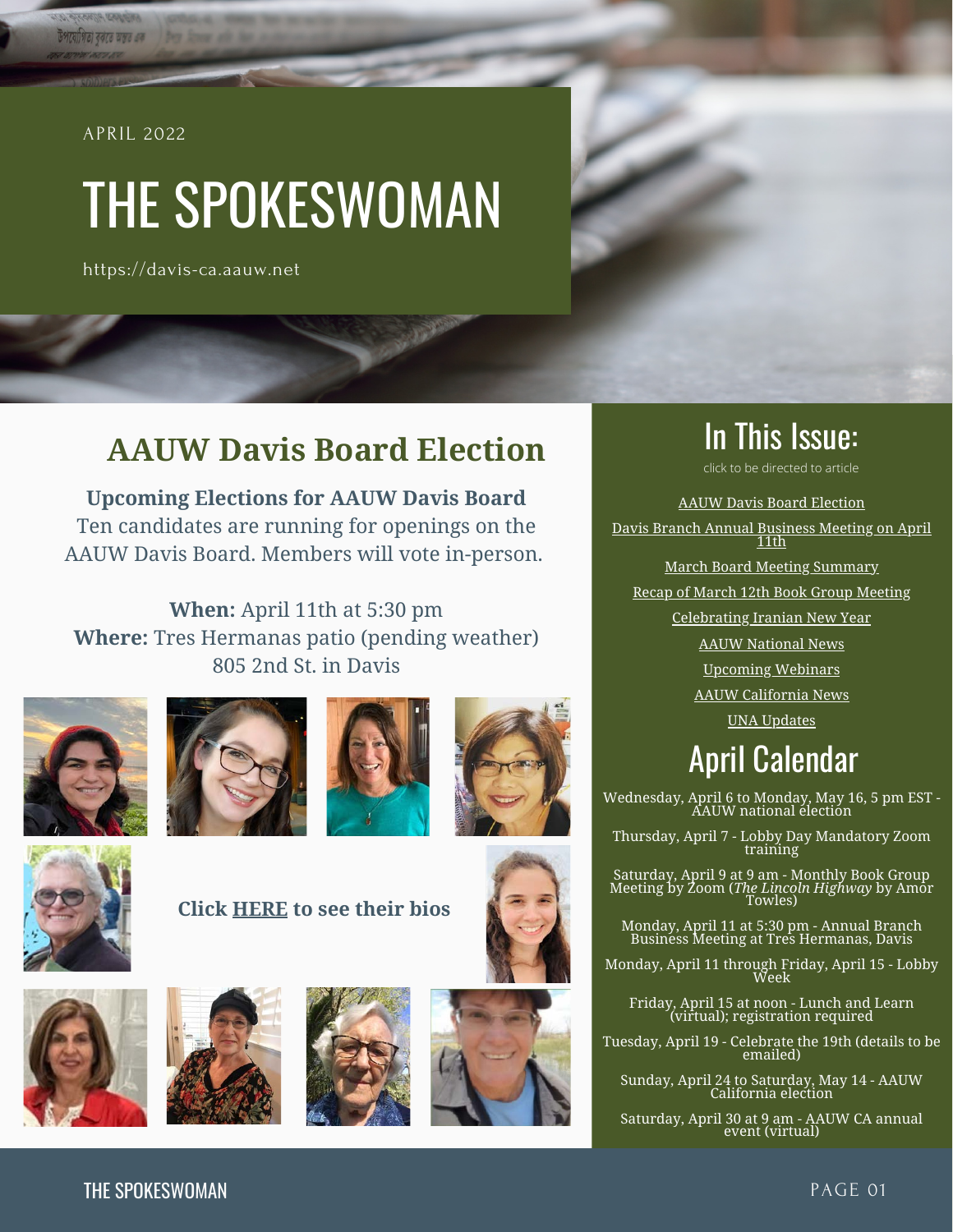## <span id="page-1-0"></span>**Davis Branch Annual Business Meeting on April 11th**

 The annual Davis branch business meeting will be held on Monday, April 11th at 5:30 pm at Tres Hermanas patio (weather permitting), 805 Second Street in Davis. This event is sponsored by the branch and is an opportunity for members to socialize and meet board member candidates, ask questions, offer suggestions, and cast their vote for the 2022-2023 board members. We miss you and would really love to see you at this in-person event.

The slate of board candidates was sent to members by email on April 1st. Their statements are provided in the links on pg.1.

"Organizations thrive when our people can see tomorrow as better than today because they are making it better."

CHRISTOPHER NOVAK, CONQUERING ADVERSITY

## **March Board Meeting Summary**

 The monthly Davis Branch board meeting was held on March 14th. The discussion included review of finances, membership, book group, United Nations Association updates, and upcoming March and April events. Gail provided the latest update on UC Davis Tech Trek camp. This was a high interest topic, Gail had many new updates to share and members had many questions and thoughts, as well. This is expected as the changes in leadership as well as COVID protocols make this event more challenging than the past camps. While the Tech Trek camp details and arrangements have always required extensive work by the organizers and volunteers, restarting the camp after two years of the COVID pandemic poses further challenges, but the camp is very rewarding and worth the effort. Members are encouraged and welcome to support the event as camp counselors or event volunteers.

 Estelle will register the nominated students for the virtual 2022 National Conference for College Women Student Leaders (NCCWSL) by the early bird registration deadline once she confirms their interest and availability to attend on May 24 through 26. Estelle had initiated the request by email and board members had approved (vote by email) sponsoring four students for NCCSWL using the designated student organization funds to pay for it.

 Nominations for officers to serve on the 2022-2023 Davis branch board have been received and the slate of officers along with goal statements is scheduled to be emailed to the members by April 1st. Votes will be cast in person at the April 11, 2022 Business meeting scheduled to be held at Tres Hermanas (outside seating weather permitting) starting at 5:30 pm.

 **There will be no board meeting in April. The next board meeting will be held by Zoom on Thursday, May12th.**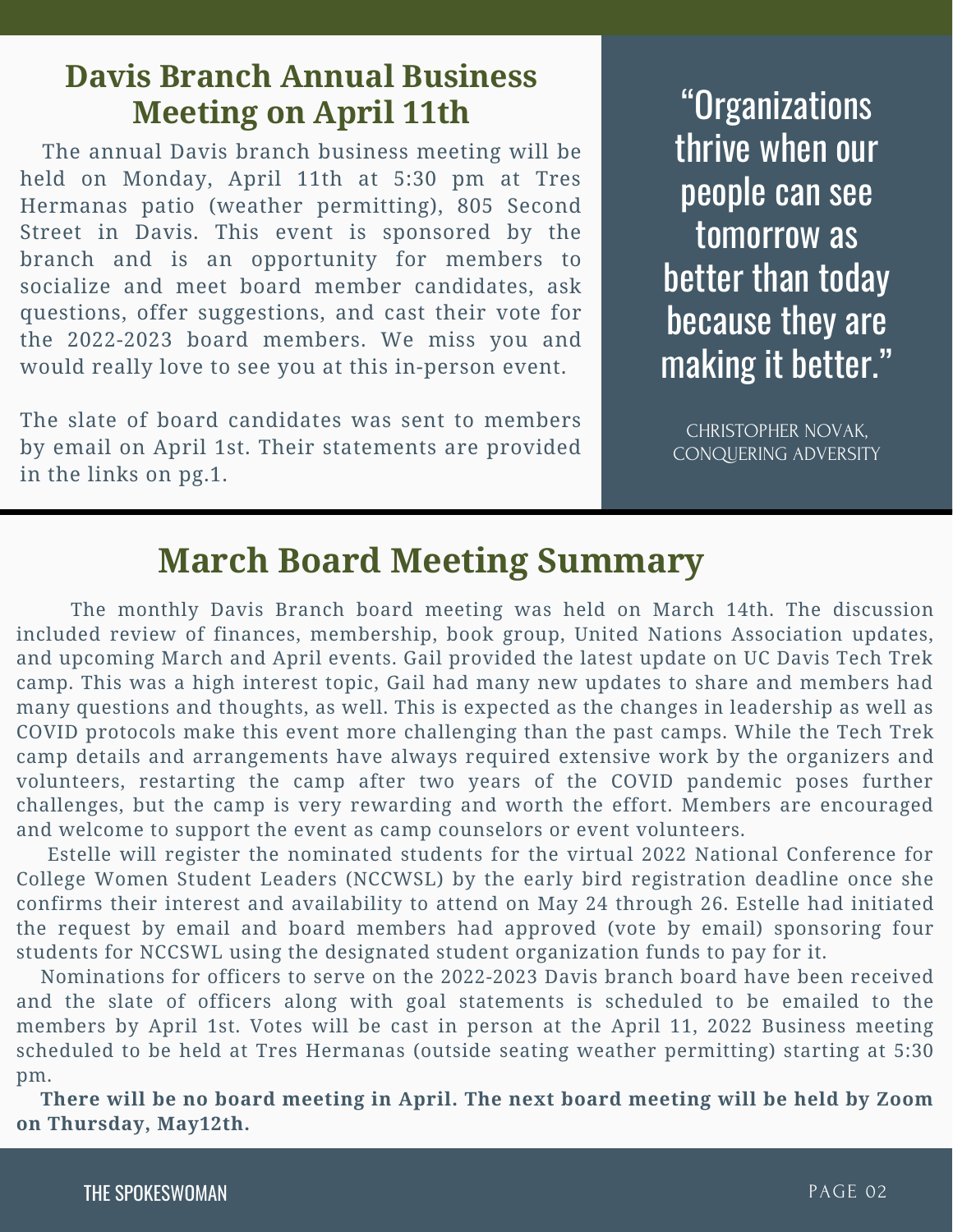## <span id="page-2-0"></span>**Recap of March 12th Book Group Meeting 1988 1989 1989 1989 1989 1989 1989 1989 1989 1989 1989 1989 1989 1989 1989 1989 1989 1989 1989 1989 1989 1989 1989 1989 1989 1989 1989 1989 1989 1989 1**

 Eleven of us met at our regular second Saturday of the month on April 9th to talk about our impressions of Colson Whitehead's "Harlem Shuffle." This book was selected because of the author's success with previous Pulitzer Prize winning novels, "The Underground Railroad" and "The Nickel Boys." Many in the group had not been able to finish reading the book, a fact that led to a rather piecemeal discussion.

 Although "Harlem Shuffle" deals with crime and challenges faced by Black entrepreneurs in Harlem, it also deals with family life and gradual success for the protagonist, Ray Carney, owner of a furniture store on 125th Street, and contains a good bit of humor – all of which makes this novel lighter than the two preceding ones. It has been referred to as a "love song to Harlem."

 The events depicted take place between 1959 and 1964. There are many references to well-known places and certain events in this section of New York, like the race riots of 1964, making it easier for some of us to identify with the locale. One of our discussants moved to New York City in 1964, lived 25 blocks south of Ray Carney's store and was surprised not to have any recollection whatsoever of the riots resulting from a police officer shooting and killing a Black youth.

 Carney struggles to make his business successful enough to provide for his family in the way he would like to (and eventually is able to). Largely through interference by his cousin Freddie, he gets involved in some shady business to supplement his income. Initially this is minor crime, but the story revolves around his getting dragged into a major heist and his ensuing involvement with criminals and law enforcement. The "shuffle" is his back-and-forth between dealing with these challenges and (Cont.)

when she propped him up and told him he could do it, he puzzled over these alien things she offered him. Kindness and faith, he didn't know which box to put them in."

COLSON WHITEHEAD

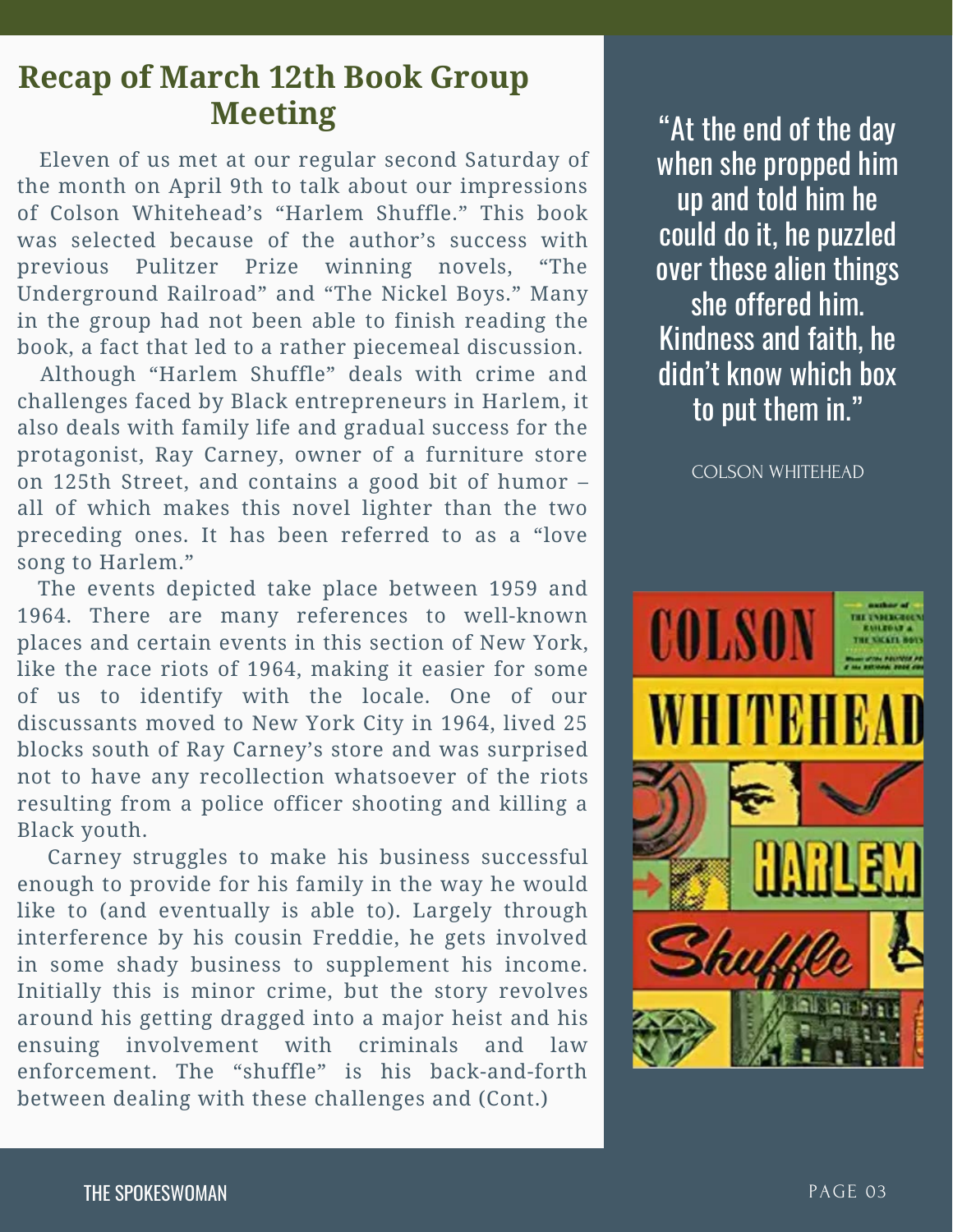## **Book Group Meeting Cont.**

at the same time maintaining a popular furniture store and happy family life. As one of our members said: "He was a multi-dimensional character who had to make hard choices in order to survive and move up." Despite what he did, most felt he was still "a good guy." Another comment was "Whitehead's story was well-crafted and showed the complexities of trying to maintain one's status or make a decent living."

 While some in the group researched the ubiquitous references to furniture from dinette sets to sectionals, others felt there was too much emphasis on the popular furniture brands of the time.

Perhaps because most had not read the entire novel, the discussion lacked focus and strayed into numerous unrelated but interesting issues, including marijuana, land use, water regulation and contamination of wetlands.

 On April 9 the book group discussed Amor Towles' novel "The Lincoln Highway." The next reading selection is "Hell and Other Destinations," a 21st-Century Memoir by Madeleine Albright to be discussed on Saturday, May 14 at 9 am. A reminder will be sent to members by email the week of the book group meeting.



"A reader lives a thousand lives before he dies."

GEORGE R. R. MARTIN

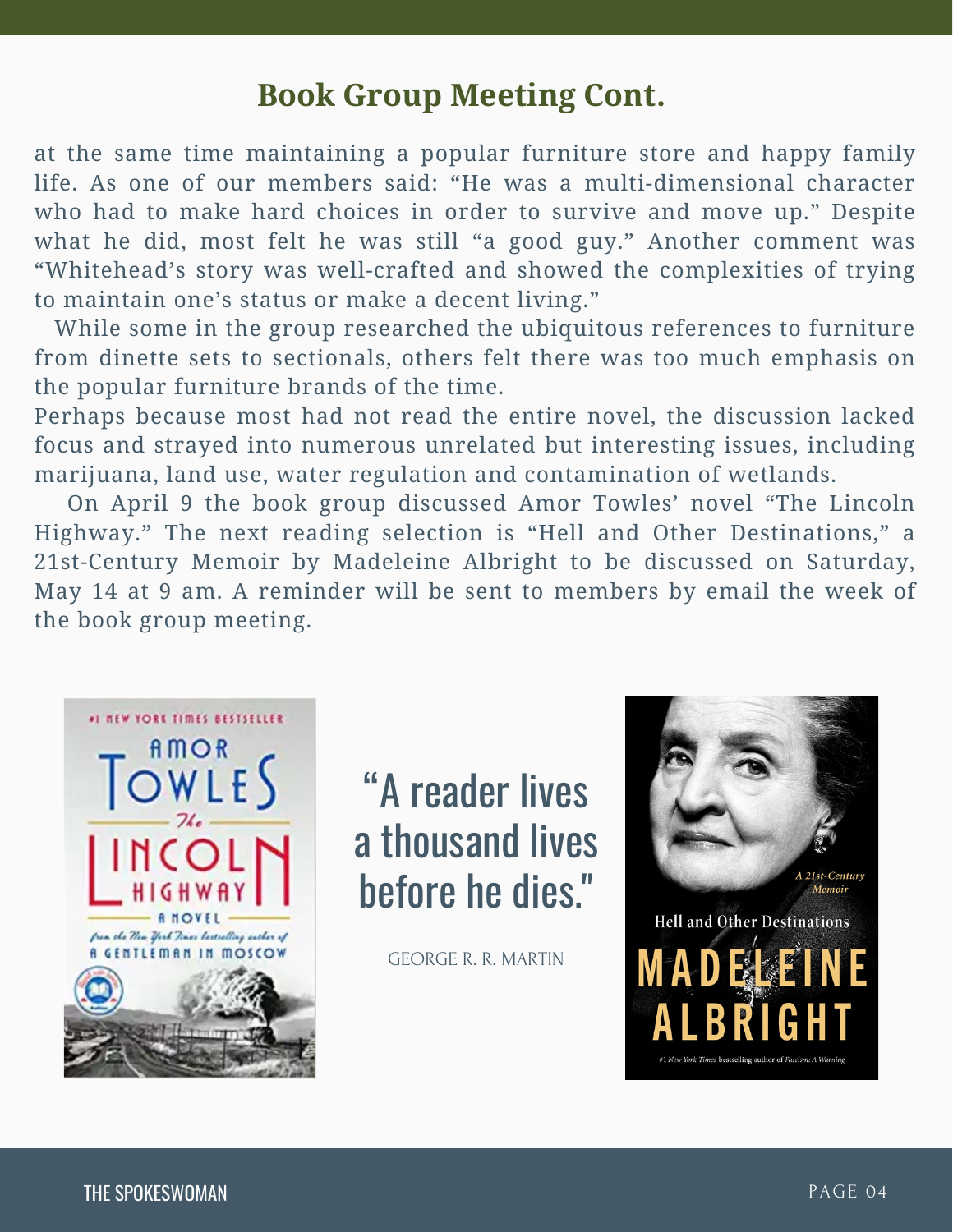## **Celebrating Iranian New Year**

<span id="page-4-0"></span> Nowruz, meaning "new day", is an ancestral festivity marking the first day of spring and the renewal of nature. It includes rituals, ceremonies, and cultural events. It is celebrated by 300 million people all around the world and has been celebrated for over 3,000 years in the Balkans, the Black Sea Basin, the Caucasus, Central Asia, the Middle East and other regions. Rituals and traditions practiced during Nowruz festival promote values of peace and solidarity between generations and within families, as well as reconciliation and neighborliness. The Nowruz celebration is an affirmation of life in harmony with nature, awareness of the inseparable link between constructive labor and natural cycles of renewal and a solicitous and respectful attitude towards natural sources of life. In 2010, the "International Day of Nowruz" was proclaimed by the United Nations General Assembly.



 An important tradition practiced on Nowruz is the gathering around the "Sofre Haft-Seen" (the Table of Seven S's), decorated with seven symbolic items that start with the letter "S" in Farsi. Other items like a mirror, candle, and goldfish are placed on the table to symbolize purity, reflection, brightness, and livelihood.

The seven items on the table are:

Elaeagnus angustifolia (plant commonly called Russian olive, silver berry, oleaster): the symbol of love

Apple: the symbol of beauty

**Sumac: the symbol of sunrise** 

Vinegar: the symbol of patience and wisdom

Sprouting /Grass: the symbol of rebirth and growth

Samanu: the symbol of power and strength

#### Garlic: the symbol of health and medicine

 This year in the U.S., Nowruz was celebrated on March 20th, the date of the spring astronomical vernal equinox. Board members and friends participating in a Nowruz celebration hosted by Laleh experienced the joyful welcoming of spring with delicious sweets, Persian Daf (musical instrument) performances, dancing, and convivial conversation. Laleh's mother, visiting from Iran, was a gracious co-host and joined the festivities. It was a special day acknowledging the community that welcomed Laleh to Davis and for their continuing support.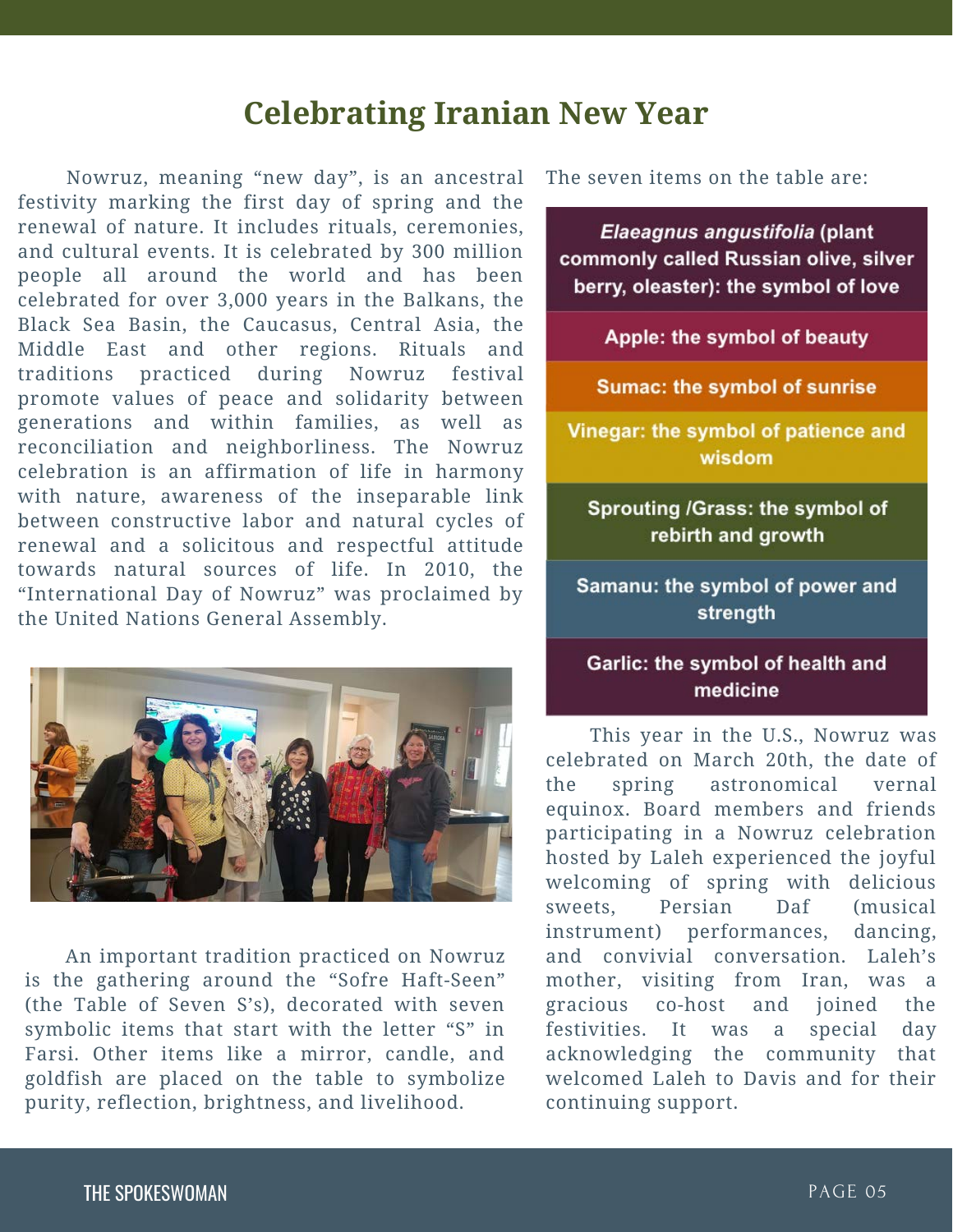## **AAUW National News**

### <span id="page-5-0"></span>**Become a Volunteer: Start Smart or Work Smart Facilitator**

### *Are you committed to pay equity? Become a certified AAUW salary negotiation volunteer facilitator!*

 AAUW depends on people like you to help empower thousands of women annually to negotiate their salaries and benefits. Join the AAUW team of skilled volunteer facilitators to further your leadership development, gain public speaking experience, and sharpen your own negotiation skills and expertise.

AAUW National provides the tools, resources, and materials to help you become a successful facilitator. The interactive training gives a deeper understanding of the workshop curricula and bolsters facilitation skills. Participants have 60 days from the enrollment date to complete the training. When the training is complete, AAUW and the licensed partners will reach out to you when there are upcoming volunteer opportunities in your area and provide access to the workshop materials upon confirmation of your volunteer schedule.

Email **[Salary@aauw.org](mailto:Salary@aauw.org)** to determine if you are eligible for this training. If so, you will receive an access code to register online. Once you have registered for the Volunteer Facilitator Training, allow up to seven business days for enrollment.

## **AAUW National Election**

Voting opens Wednesday, April 6, and will close on Monday, May 16, at 5 p.m. ET. Please check your email on opening day and vote because every voice matters in the [AAUW National Election!](https://www.aauw.org/resources/member/governance-tools/national-election/) For this vote, members are asked to elect members to the national AAUW Board of Directors and vote on changes to the bylaws that would streamline the nominations process and ballot administration.

### **Click [HERE](https://www.aauw.org/resources/member/governance-tools/national-election/) to vote**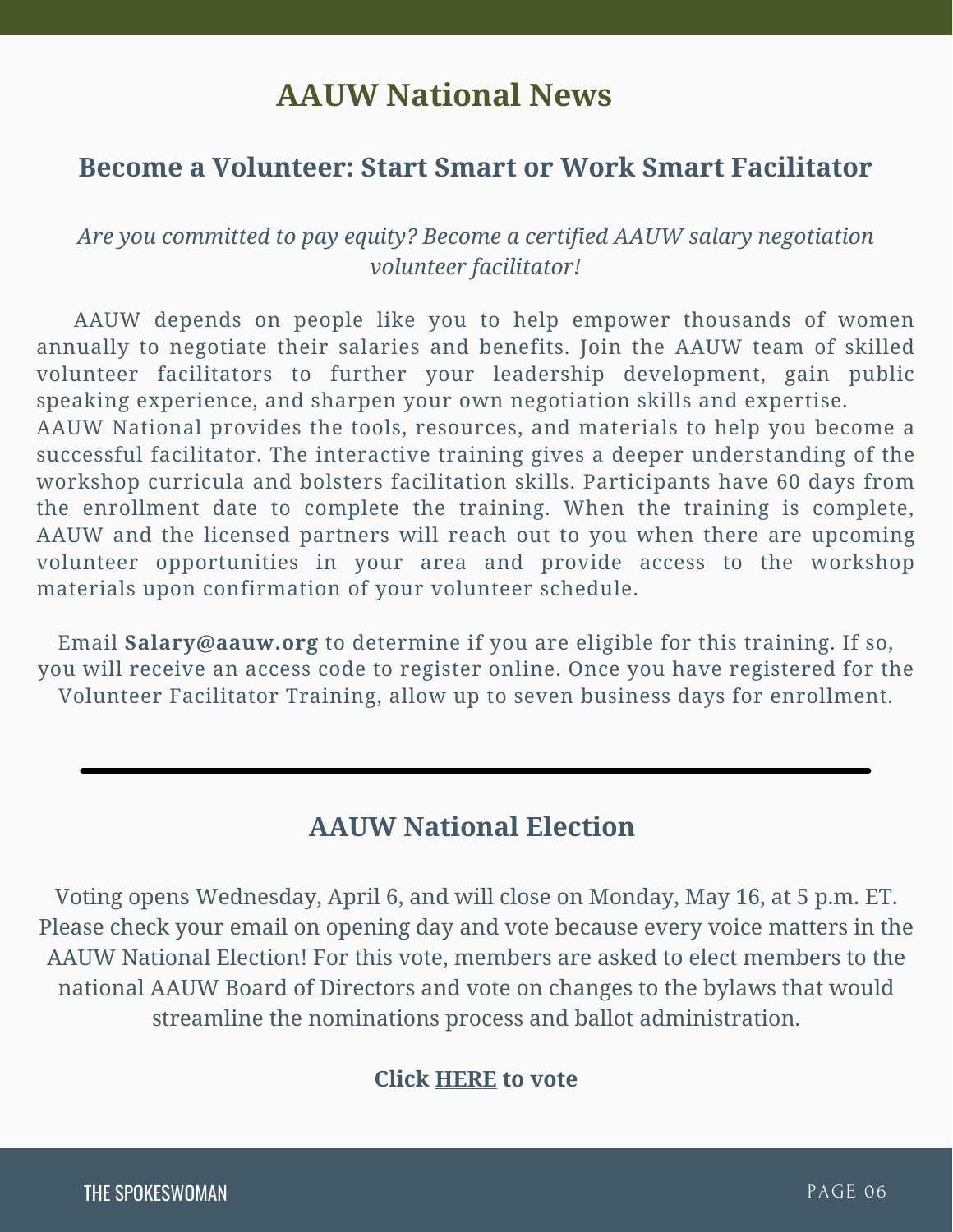## **AAUW California News**

## **AAUW Upcoming Elections for Board of Directors**

<span id="page-6-0"></span> [Ten candidates](https://aauw-ca.us2.list-manage.com/track/click?u=19f3eb2a88f3e5cfe13cf7d2e&id=44474b6f51&e=7cbc2be9d1) are running for eight AAUW CA board openings. Voting will be in-person on April th. Need a paper ballot? Contact the office at 916-389-0220.

| <b>Candidates include:</b> | Dawn Johnson<br>Director | Stormy Miller Sabia<br>Director |
|----------------------------|--------------------------|---------------------------------|
| Karen Vanderwerken         | Janice C. Lee            | Lenore Gallin                   |
| Director                   | Director                 | Director                        |
| <b>Sharyn Siebert</b>      | Marsha Swails            | <b>Tracey Clark</b>             |
| Director                   | Director                 | Secretary                       |
| Kathleen Harper            | Shauna (Oenning) Ruyle   | <b>Click HERE for more</b>      |
| Director                   | Director                 | information                     |

## **Upcoming Webinars**

#### **From Idea to Reality – How to Monetize Your Idea**

This **Lunch and Learn** session continues our exploration of Entrepreneurship. Join Ritu Narayan the founder of Zūm, a San Francisco Bay Area company, in conversation with AAUW California Director, Sharyn Sibert. They'll discuss the challenges of being a working mom with two active children and how Ritu started Ridezum as a solution.

In this 30-minute "Lunch and Learn" presentation, working mom Ritu Naryaran, co-founder of Ridezum, will chat with AAUW California Director, Sharyn Sibert. They will discuss how Naryaran saw a problem and built a solution to reimagine the school transportation system.



Ritu Naryaran *Co-founder of Ridezum*

COLSON WHITEHEAD *April 14, 2022, 12 noon* Click [HERE](https://us02web.zoom.us/webinar/register/WN_KoSqV6GVRZOPCh03wNsnyQ) to Register



*AAUW California Director* nation Sharyn Sibert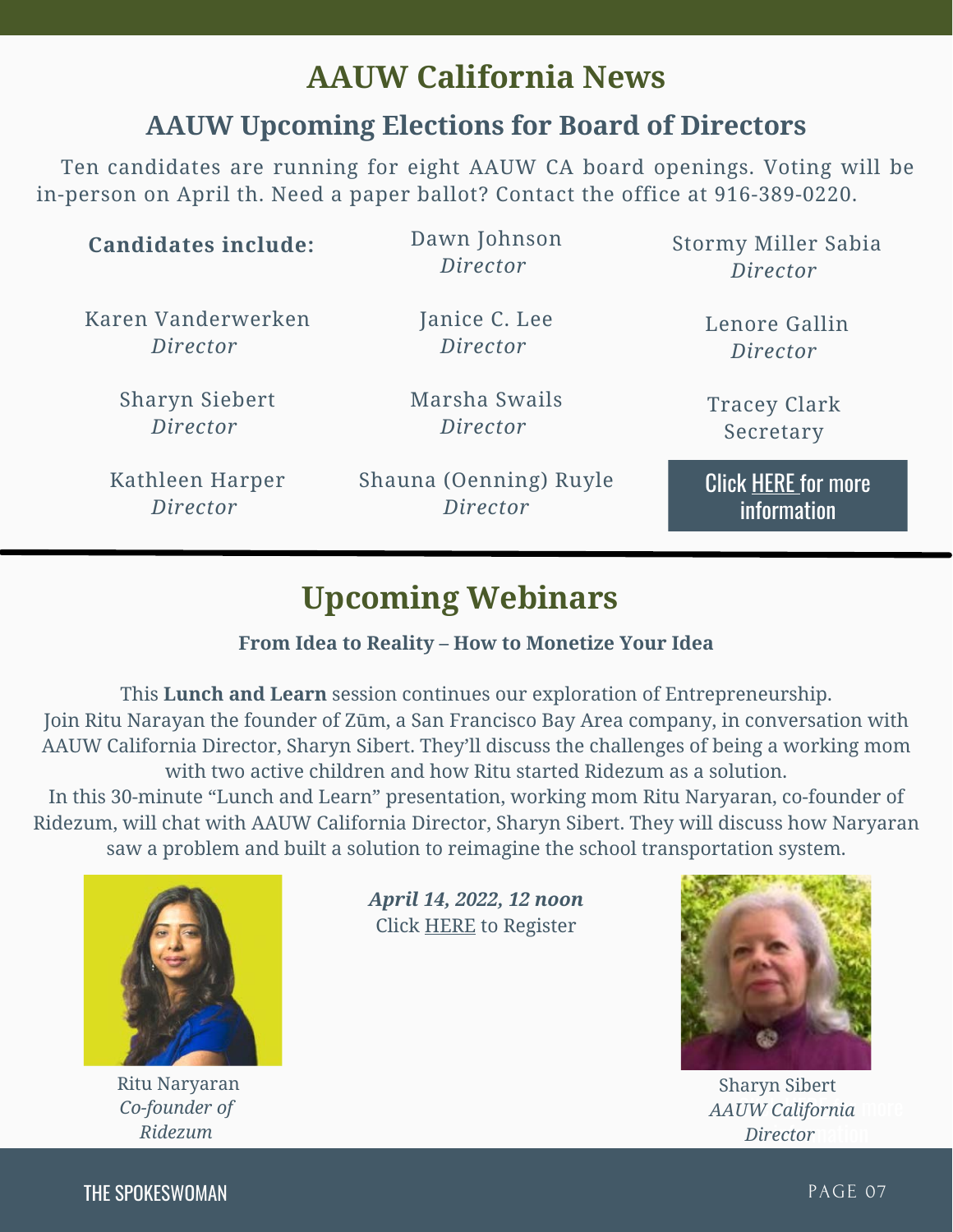## **AAUW California News Continued**

#### **Public Policy Updates**

Within our Public Policy Priorities for the 2022 California legislature session, six bills are related to Economic Security for All Women, seven are related to Equal Access to Public Education, and 18 are related to Social and Racial Justice for all Members of Society. The Public Policy Committee recently selected these top six bills to support:

AB 92-creates an equitable sliding scale for family childcare fees

AB 1666-enables persons from outside CA to obtain abortions

AB 1968-mandates websites at CSU/UC campuses to assist sexual assault survivors

AB 2881-gives priority to student parents in CA colleges

SB 523-expands health plans' contraceptive coverage

SB 1375-allows nurse practitioners to practice under standard protocols to provide first-trimester abortion care

AAUW members are working to improve the lives of women and children in California. AAUW California is experiencing greater visibility among elected legislators by sponsoring/co-sponsoring bills. You can follow these bills [HERE.](https://aauw-ca.us2.list-manage.com/track/click?u=19f3eb2a88f3e5cfe13cf7d2e&id=503b8c73be&e=7cbc2be9d1)

#### **Register Now for the Annual Event (AAUW California Annual Meeting)**

[Register](https://aauw-ca.us2.list-manage.com/track/click?u=19f3eb2a88f3e5cfe13cf7d2e&id=6962e21a38&e=7cbc2be9d1) for the Annual Event[, Adventures in AAUWLand,](https://aauw-ca.us2.list-manage.com/track/click?u=19f3eb2a88f3e5cfe13cf7d2e&id=08534284a9&e=7cbc2be9d1) via Zoom on April 30th at 9:00 am. The program includes inspiring speakers, awards, Speech Trek videos, and informal conversations. Hosts will lead discussions about a range of topics related to AAUW and our mission in Zoom breakout rooms. Here you will be able to share your opinions with others, learn something new, and connect with AAUW friends across the state.

Click [HERE](https://www.aauw-ca.org/2022-annual-event-a-real-adventure/) to register.